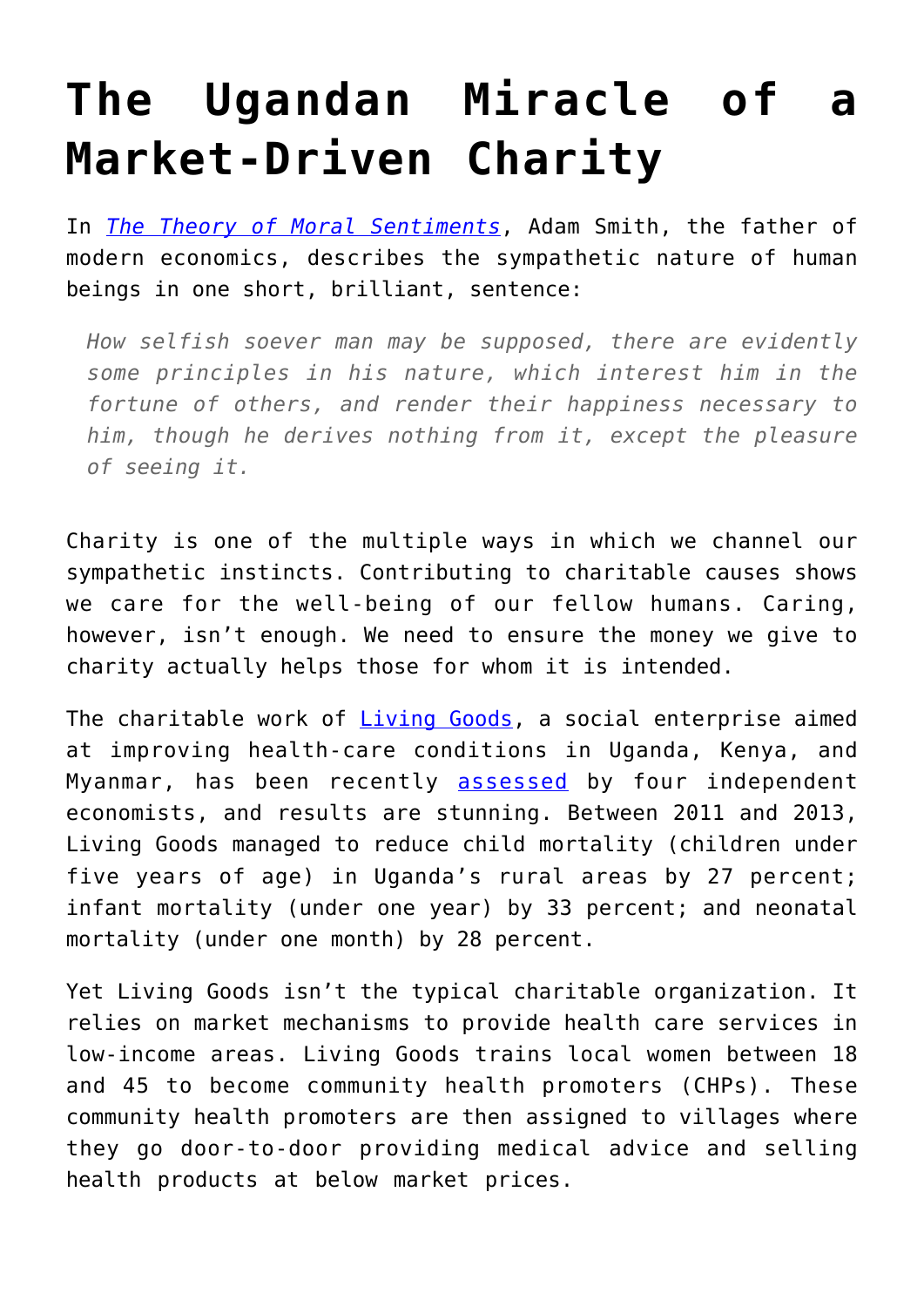These products, which CHPs purchase directly from Living Goods, range from water purification tablets, vitamins, and oral rehydration salts to insecticide-treated bed nets, water filters, and solar lights. In a sense, Living Goods' business model resembles Avon's: a network of profit-motivated entrepreneurs providing people with goods and services on a door-to-door basis.

Living Goods' CHP program not only makes a difference when it comes to reducing child mortality, but it is also costeffective. Two metrics are usually employed to analyze the effectiveness of health-care programs in relation to their cost: the average cost per death averted and the cost per life-year saved.

The first one analyzes that total cost of saving a life, which, in the case of the CHP program, amounts to \$4,063. The second metric, the cost per life-year saved, divides the cost per death averted (\$4,063) by the average life expectancy in the country (59.75 years). Estimates suggest that the cost per life-year saved by Living Goods in Uganda is \$68, a low number when compared to similar CHP programs in Kenya (\$82.)

Living Goods' success in improving the lives of those in developing countries contrasts starkly with other underperforming initiatives. One of these is the Millennium Villages Project, a United Nations development program aiming to enhance rural development in Sub-Saharan Africa. While the program lasted a decade, a 2018 [report](https://opendocs.ids.ac.uk/opendocs/handle/123456789/14060)shows it failed to meet its development goals.

The experience of Living Goods shows two things. First, it reveals the importance of not getting carried away by emotions when choosing a charity to support. Instead, some research should be done to make sure that donations are being put to good use. Using [GiveWell](https://www.givewell.org/) or [The Life You Can Save,](https://www.thelifeyoucansave.org/) are helpful options for those who don't have a lot of time to investigate various charities.